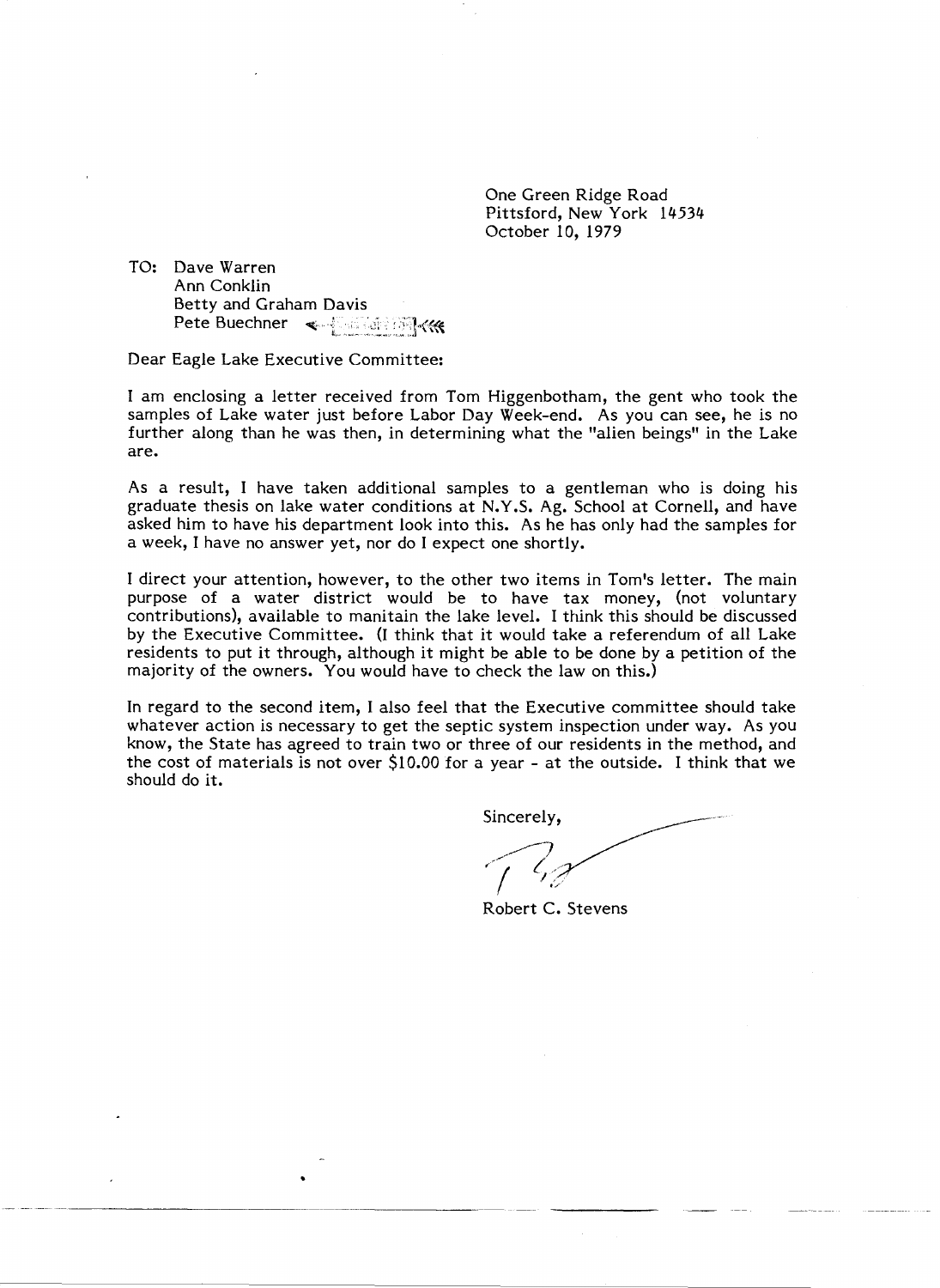**New York State Department of Environmental Conservation** 

Ray Brook, New York 12977



Commissioner Robert F. Flacke

October 1, 1979

Mr. Robert Stevens One Green Ridge Road Pittsford, NY 14534

RE: Eagle Lake, Ticonderoga (T), Essex (Co)

Dear Mr. Stevens:

I received the photographs you sent me and have included them in the Eagle Lake file. I have not received any identification of the organism collected as yet; however, as soon as I do I will forward it to you.

I have spoken with other personnel in the department concerning the formation of an improvement district. Among other benefits are the ability to raise money for maintenance and improvements of structures, e.g., public docks and dams, ability to receive federal and/or state grants, ability to regulate water levels and watersheds. I am enclosing a copy of the section which concerns improvement districts in the New York State Town Laws.

I hope this will give you enough information to determine the pros and cons of such a district, if not the town attorney may be able to help.

With reference to a possible dye testing program of the septic systems of the various camps, I am enclosing a copy of the inspection form which was used at Mt. View/Indian Lakes, Town of Belmont, Franklin County. As I mentioned when we spoke last, this department would be available to train a few personnel from the Lake Association on the proper techniques for dying and inspecting individual wastewater systems. We would also be able to take action if some individual refused to correct a faulty system; however, we would prefer to have any problems resolved at a local level, that is, through the Lake Association or the town. Also, an excellant publication entitled, Individual Wastewater Systems can be obtained from the NYS Department of Health, 11-15 St. Bernard Street, Saranac Lake, NY 12983. This booklet describes the proper way to install a wastewater system and will help to find problems in existing systems.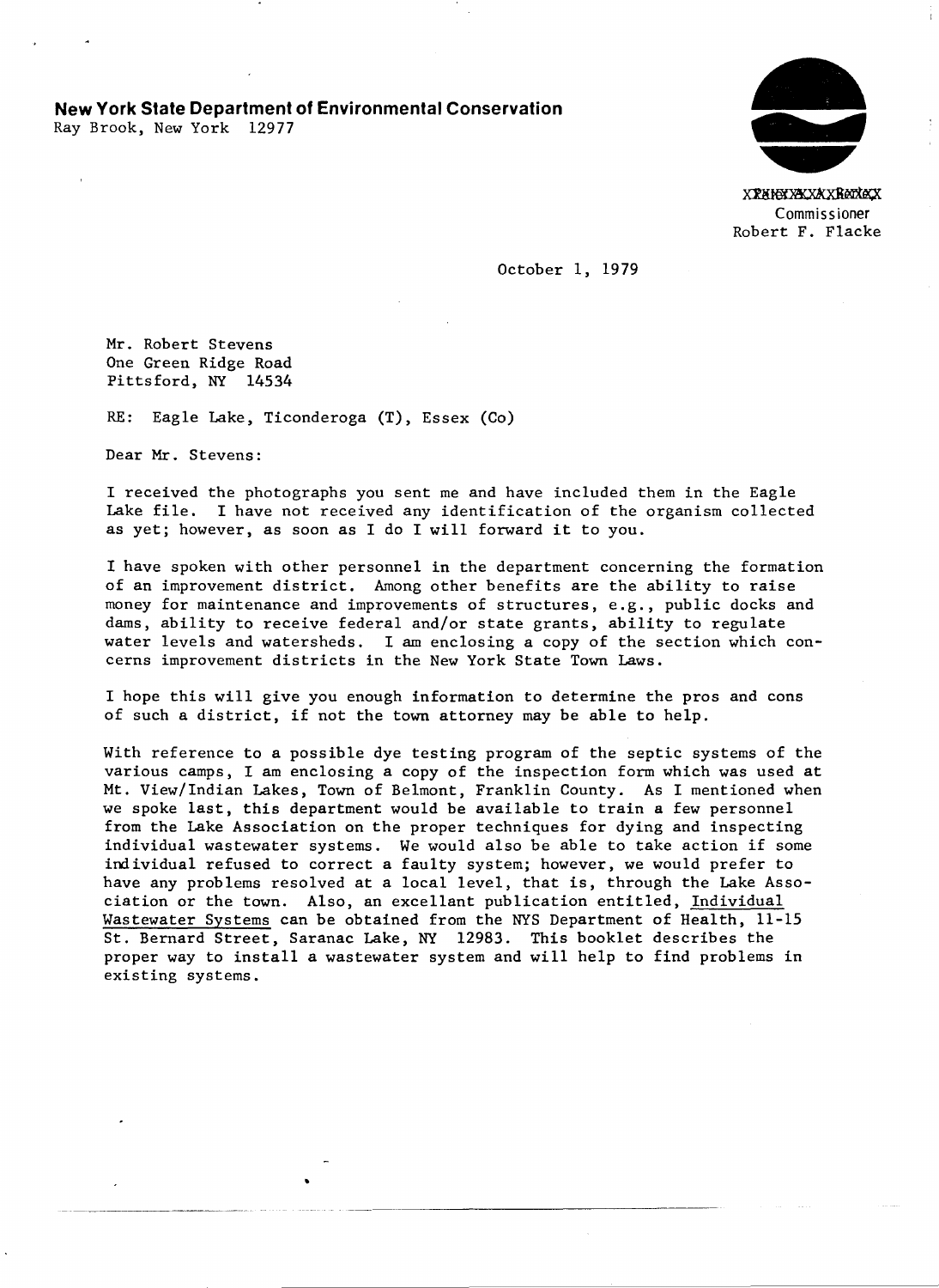Page 2 Robert Stevens October 1, 1979

Please feel free to contact me if you have any questions concerning these matters or if you would like me to meet with the Association. I'll keep you informed of any new data concerning the "alien beings".

Sincerely,

Richard McCormick, P. E. Senior Sanitary Engineer

 $\overline{A}$  am

By: Thomas Higginbotham Engineering Technician

RM:TH:bb Encl.

•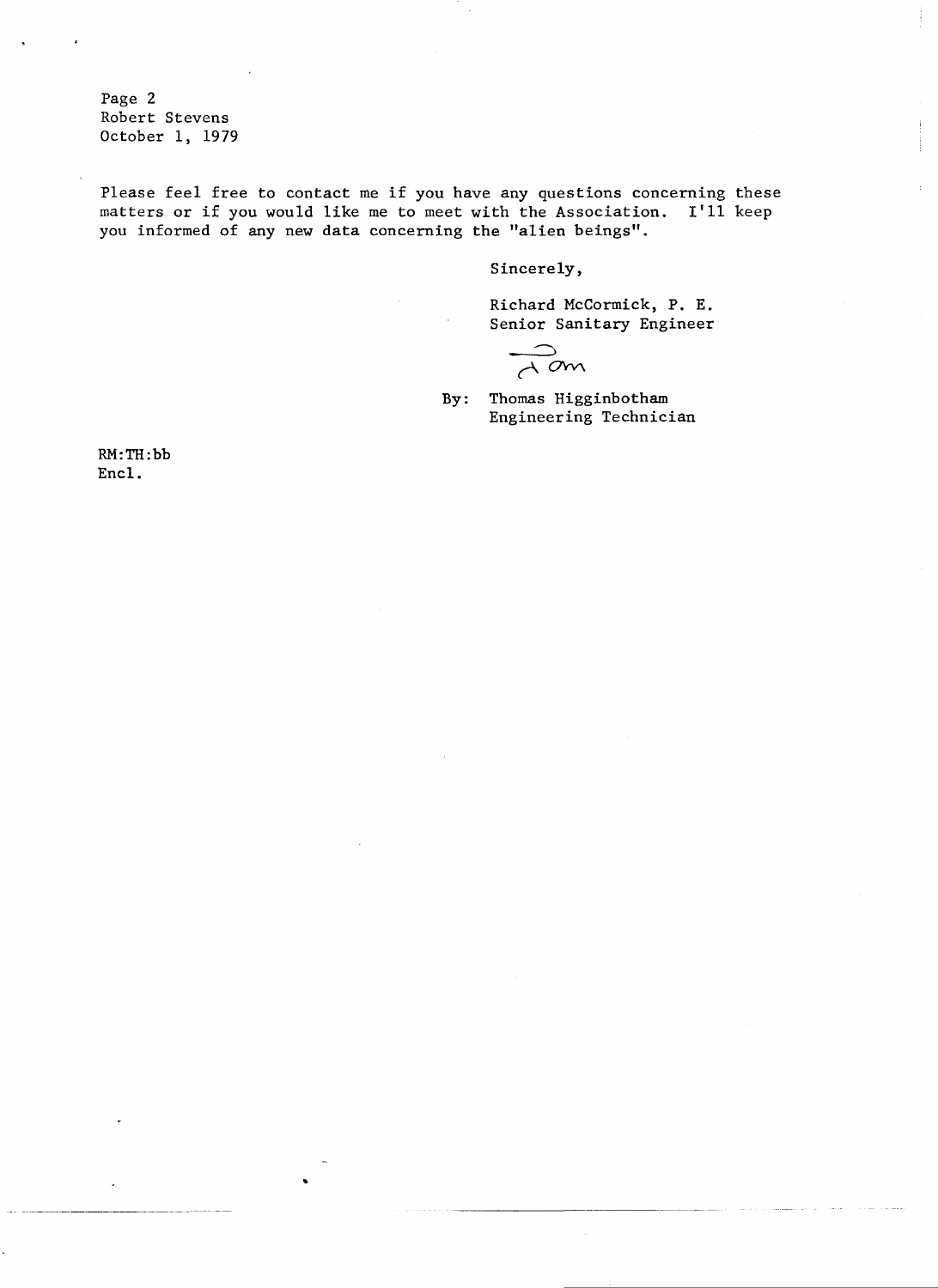$\rightarrow$ If ESSI<sup>DIE</sup> but went  $100$ INDIVIDUAL CAMP REPORT ON DYE-TESTING FOR SEWAGE LEAKS INTO THE LAKES Save-Our-Lakes Committee  $7/33/70$  $Data$ Mountain View Association mountain vier Association.<br>Mountain Vier, New York<br>to stream, couldn't tell whether it was CAMP REPORT Demographic Data 1. Owner's name and address and telephone number. wer flow K.S. Shonyo [ till lim to close up<br>from cosspot 123 Frankin st. pipe, if not tell Tom Also, any way of identifying the camp's location on the lake  $u^{(n)}$  . The  $7/24/7$ <br>it its fine often is the camp used and when? How many people live in it? is not there but be contacted July & August, about 3 or 4 3. List all possible sources of pollution, ie washing machines, etc. | shower<br>| toilet<br>| sink 4. Are there any straight outlet pipes? I overflow pipe from truck 5. Does all the piping run into the septic tank? If not, what doesn't?  $\frac{1}{2}$ 6. Septic tank condition- describe how the area around the tank looks and your estimate of its condition. (briefly) JAST Eleaned